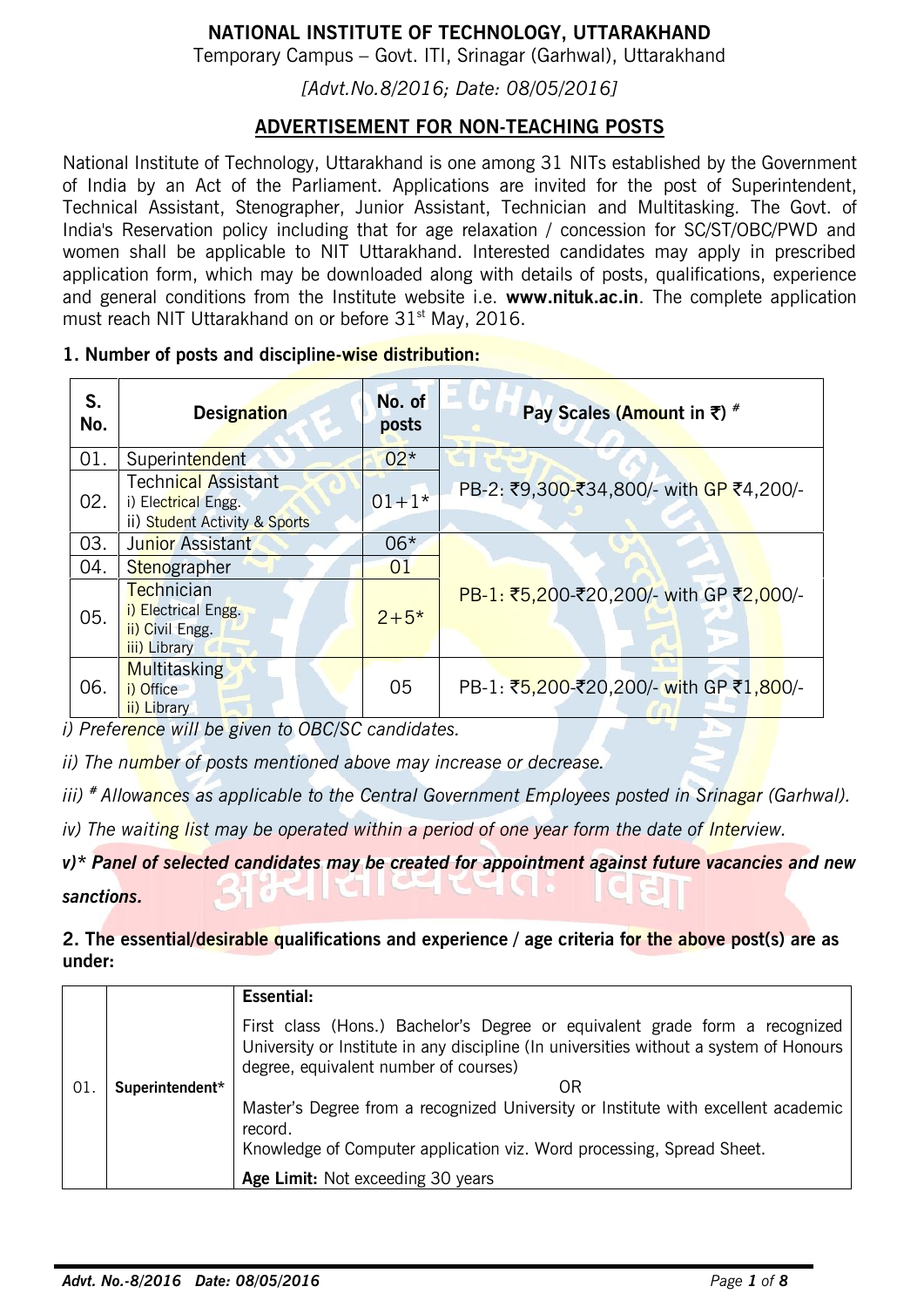|     |                                             | <b>Essential:</b>                                                                                                                            |
|-----|---------------------------------------------|----------------------------------------------------------------------------------------------------------------------------------------------|
|     |                                             | <b>For Technical Assistant (Electrical Engineering)</b>                                                                                      |
|     |                                             | First class Diploma in Engineering in relevant field with excellent academic record.                                                         |
|     |                                             | ΟR<br>B.E. /B. Tech. in relevant field from a recognized University or Institute.                                                            |
|     | <b>Technical</b>                            | For Technical Assistant (Student Activity & Sports Assistant)                                                                                |
|     | Assistant*                                  | First class Bachelor's Degree in Fine Arts (performing/visual arts from<br>recognized                                                        |
| 02. |                                             | university/institution). Strong record of participation in college activities including arts (paints,                                        |
|     | i) Electrical Engg.                         | photographs, drama, dance, music, event management, journalism etc.<br>ΟR                                                                    |
|     | ii) Student Activity &<br>Sports Assistant) | First Class Bachelor's Degree in Physical Education from a recognized University or Institution and                                          |
|     |                                             | Strong record of participation in college activities including arts (paints, photographs, drama, dance,                                      |
|     |                                             | music, event management, journalism etc.                                                                                                     |
|     |                                             | Desirable (For all above post):<br>PGDCA or equivalent from a recognized Institution.                                                        |
|     |                                             | Age Limit: Not Exceeding 30 Years                                                                                                            |
|     |                                             | <b>Essential:</b>                                                                                                                            |
|     |                                             | 10+2 in any discipline with a minimum Typing speed of 35 w.p.m. in English and proficiency in                                                |
| 03. | Junior                                      | Computer Word Processing and Spread Sheet.                                                                                                   |
|     | Assistant*                                  | Desirable:                                                                                                                                   |
|     |                                             | Proficiency in other computer skills, stenography skills.                                                                                    |
|     |                                             | Age Limit - Below 27 years<br><b>Essential:</b>                                                                                              |
|     |                                             | 10+2 in any discipline with a minimum Typing speed of 35 w.p.m. in English. Minimum shorthand                                                |
|     |                                             | speed 80 w.p.m. in Stenography in English.                                                                                                   |
| 04. | Stenographer*                               | Desirable:                                                                                                                                   |
|     |                                             | Proficiency in Computer Word processing and spread sheet with advance skills.                                                                |
|     |                                             | Age Limit - Below 27 years                                                                                                                   |
|     |                                             | <b>Essential:</b>                                                                                                                            |
|     |                                             | <b>For Technician (Electrical Engineering)</b>                                                                                               |
|     |                                             | Matric (SSC) with at least 60% marks and ITI Certificate of 2 year's duration in Electrician/Wiremen<br>Trade (Technician).                  |
|     |                                             | <b>OR</b>                                                                                                                                    |
|     |                                             | Senior Secondary (10+2) from a recognized board and ITI Course of one year or higher duration in                                             |
|     |                                             | Electrician/Wiremen Trade (Technician).<br><b>OR</b>                                                                                         |
|     | <b>COLOR</b>                                | Diploma in Engineering of three year's duration from a recognized Polytechnic/ Institute.                                                    |
|     |                                             | For Technician (Civil Engineering)                                                                                                           |
|     |                                             | Matric (SSC) with at least 60% marks and ITI Certificate of 2 year's duration in Environmental                                               |
|     |                                             | Engineering/Environmental Science/Bio-Chemistry.                                                                                             |
|     | Technician*                                 | Senior Secondary (10+2) from a recognized board and ITI Course of one year or higher duration in                                             |
| 05. | i) Electrical Engg.<br>ii) Civil Engg.      | appropriate trades in the areas of Environmental Engineering/Environmental Science/Bio-Chemistry.                                            |
|     | iii) Library                                | 0R                                                                                                                                           |
|     |                                             | B.Sc./M.Sc. in Environmental Engineering/Environmental Science/Bio-Chemistry                                                                 |
|     |                                             | <b>For Technician (Library &amp; Information)</b>                                                                                            |
|     |                                             | Matric with at least 60% marks and ITI Certificate of 2 year's duration in appropriate trade<br>OR                                           |
|     |                                             | Senior secondary $(10+2)$ from a recognized board and ITI Course of one year or higher duration in                                           |
|     |                                             | appropriate trade                                                                                                                            |
|     |                                             | 0 <sub>R</sub><br>Bachelor's Degree in Library & Information Science, B. Lib. Information Science/ B. Lib. Science from                      |
|     |                                             | a recognized University/Institute.                                                                                                           |
|     |                                             | Desirable:                                                                                                                                   |
|     |                                             | Proficiency in computer skills.                                                                                                              |
|     |                                             | Age Limit (For all above post): Below 27 Years.                                                                                              |
|     |                                             | <b>Essential:</b>                                                                                                                            |
|     |                                             | For Multitasking (Office)                                                                                                                    |
|     |                                             | SSC (X) with proficiency in Typing, Computer Word Processing and Spread Sheet.                                                               |
|     | Multitasking*                               | For Multitasking (Library)                                                                                                                   |
|     | i) Office<br>ii) Library                    | i) SSC (X) with proficiency in Typing, Computer Word Processing and Spread Sheet.                                                            |
| 06. |                                             |                                                                                                                                              |
|     |                                             |                                                                                                                                              |
|     |                                             | ii) Diploma or Certificate in Library Science from ITI or recognized Institute/University<br>Age Limit (For all above post): Below 27 Years. |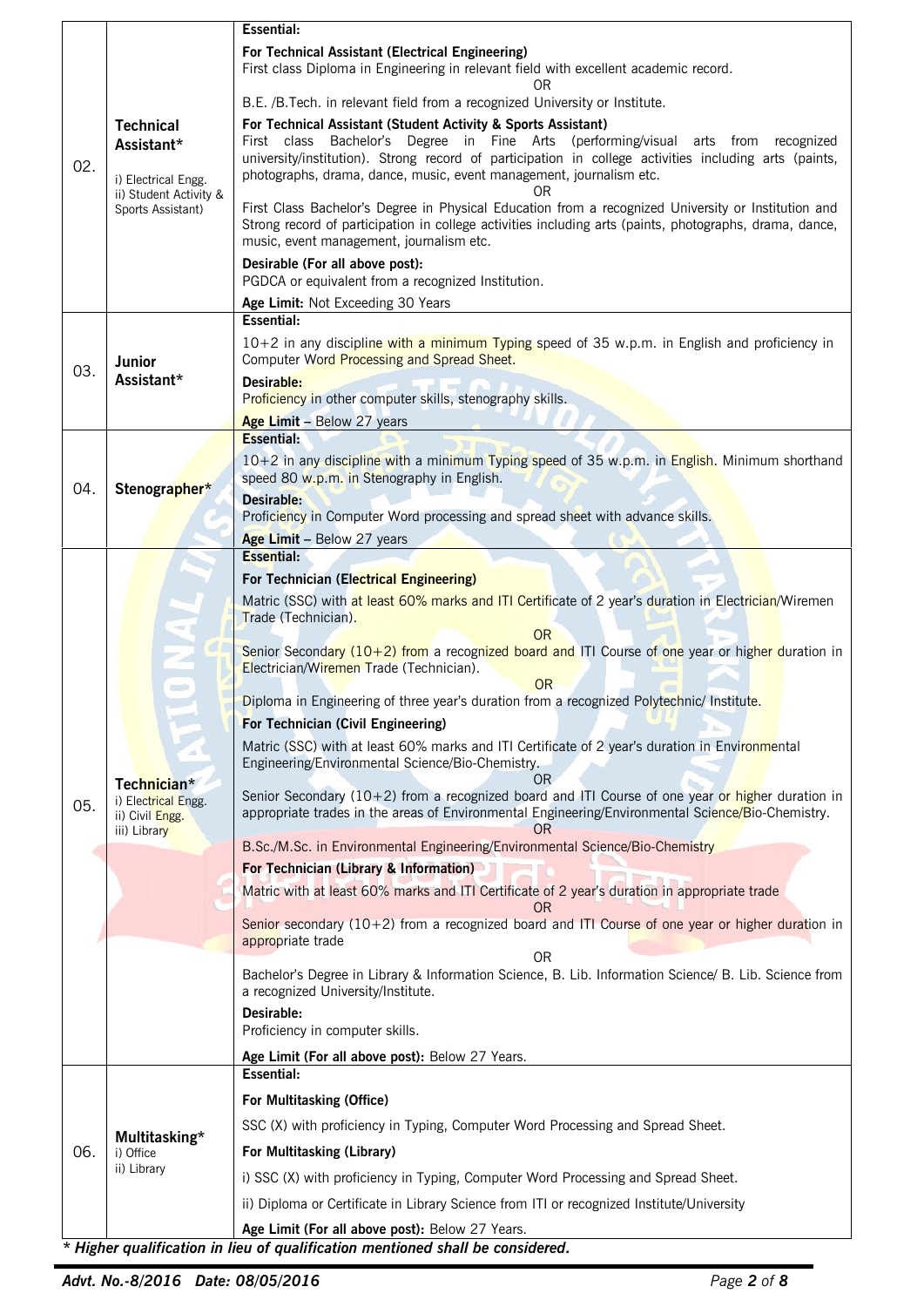#### **3. Selection Procedure**

- **3.1** All applications shall be scrutinized and incomplete applications will be rejected.
- **3.2** Candidates not eligible for any post mentioned in above advertisement shall be disqualified. Screening of candidates will be done on the basis of age, qualification and experience only. All other requirements shall be assessed during selection process/shortlisting.
- **3.3 For Junior Assistant, Stenographer and Multitasking (Office) if more than 100 applications (total of the three categories) are received from Graduate/Diploma (3 years) applicants, preference will be given to higher qualification in shortlisting.**
- **3.4 For Technical Assistant, if more than 10 applications are received from Degree candidates, preference will be given to higher qualification in shortlisting.**
- **3.5** The Institute reserves the right to place a reasonable limit on the total number of candidates to be called for Trade Test/Written Test/Personal Interview. Mere fulfillment of qualification per se does not entitle a candidate to be called for Trade Test/Written Test/Personal Interview.
- **3.6** Shortlisted candidates shall be called for Trade Test/Written Test/Personal Interview by email. List of the shortlisted candidates will be available on Institute website i.e. www.nituk.ac.in.
- **3.7** Candidates for all the posts mentioned below will have to appear for a *Trade Test, Written Test and Personal Interview as per the rules applicable to the Institute.* Only those candidates who are successful in the Trade Test shall be shortlisted for Written Test. Only those candidates who score minimum 40% marks in the Written Test shall be eligible for further shortlisting/consideration. Only following number of candidates can be called for Personal Interview based on the merit in the Written Test for the various posts:

| Sr.<br>No | Post                                      | Limit on no. of<br>candidates<br>for Interview | Sr.<br><b>No</b> | Post                          | Limit on no. of<br>candidates<br>for Interview |
|-----------|-------------------------------------------|------------------------------------------------|------------------|-------------------------------|------------------------------------------------|
|           | Superintendent                            | $15*$                                          | 6                | Technician (Electrical Engg.) | $10*$                                          |
|           | Technical Assistant<br>(Electrical Engg.) | $10*$                                          |                  | Technician (Civil Engg.)      | $10*$                                          |
| 3         | Technical Assistant (SASA)                | $15*$                                          | 8                | Technician (Library)          | $10*$                                          |
| 4         | Junior Assistant                          | $40*$                                          | 9                | <b>Multitasking (Office)</b>  | $20*$                                          |
| 5         | Stenographer                              |                                                | 10               | <b>Multitasking (Library)</b> | $15*$                                          |

\* In addition to above 02 candidates from OBC, 01 from SC, 01 from ST and 01 from PWD category shall be considered for further processing on the basis of merit from amongst the candidates who have scored 40% or above marks in the Written Test and could not be included in the list of shortlisted candidates.

# In addition to above 04 candidates from OBC, 02 from SC, 01 from ST and 01 from PWD category shall be considered for further processing on the basis of merit from amongst the candidates who have scored 40% or above marks in the Written Test and could not be included in the list of shortlisted candidates.

**3.8** The tentative schedule of Trade Test/Written Test/Personal Interview is as below:

| S.  | <b>Department</b>           | <b>Reporting For Document</b><br><b>Verification</b> |          | <b>Trade Test</b> |          | <b>Written Test</b> |            | <b>Personal Interview</b> |            |
|-----|-----------------------------|------------------------------------------------------|----------|-------------------|----------|---------------------|------------|---------------------------|------------|
| No. |                             | Date                                                 | Time     | Date              | Time     | Date                | Time       | <b>Date</b>               | Time       |
| 01. | Jr. Assistant/Steno         | 24/06/2016                                           | 08:00 am | 24/06/2016        | 09:00 am | 24/06/2016          | 02:00 pm   | 25/06/2016                | 09:00 am   |
| 02. | Multitasking-Office         | 24/06/2016                                           | 08:00 am | 24/06/2016        | 09:00 am | 24/06/2016          | $04:00$ pm | 25/06/2016                | $10:00$ am |
| 03. | Superintendent              | 25/06/2016                                           | 08:00 am | 25/06/2016        | 09:00 am | 25/06/2016          | 02:00 pm   | 26/06/2016                | 09:00 am   |
| 04. | Technical<br>Assistant-SASA | 25/06/2016                                           | 08:00 am | 25/06/2016        | 09:00 am | 25/06/2016          | 04:00 pm   | 26/06/2016                | $10:00$ am |
| 05. | Technician-Library          | 26/06/2016                                           | 08:00 am | 26/06/2016        | 09:00 am | 26/06/2016          | 02:00 pm   | 27/06/2016                | 09:00 am   |
| 06. | Multitasking-Library        | 26/06/2016                                           | 08:00 am | 26/06/2016        | 09:00 am | 26/06/2016          | 04:00 pm   | 27/06/2016                | $10:00$ am |
| 07. | Technician-Civil            | 27/06/2016                                           | 08:00 am | 27/06/2016        | 09:00 am | 27/06/2016          | 02:00 pm   | 28/06/2016                | 09:00 am   |
| 08. | Гесh. Asstt.– EEE           | 27/06/2016                                           | 08:00 am | 27/06/2016        | 09:00 am | 27/06/2016          | 02:00 pm   | 28/06/2016                | $10:00$ am |
| 09. | Technician-EEE              | 27/06/2016                                           | 08:00 am | 27/06/2016        | 09:00 am | 27/06/2016          | 04:00 pm   | 28/06/2016                | $11:00$ am |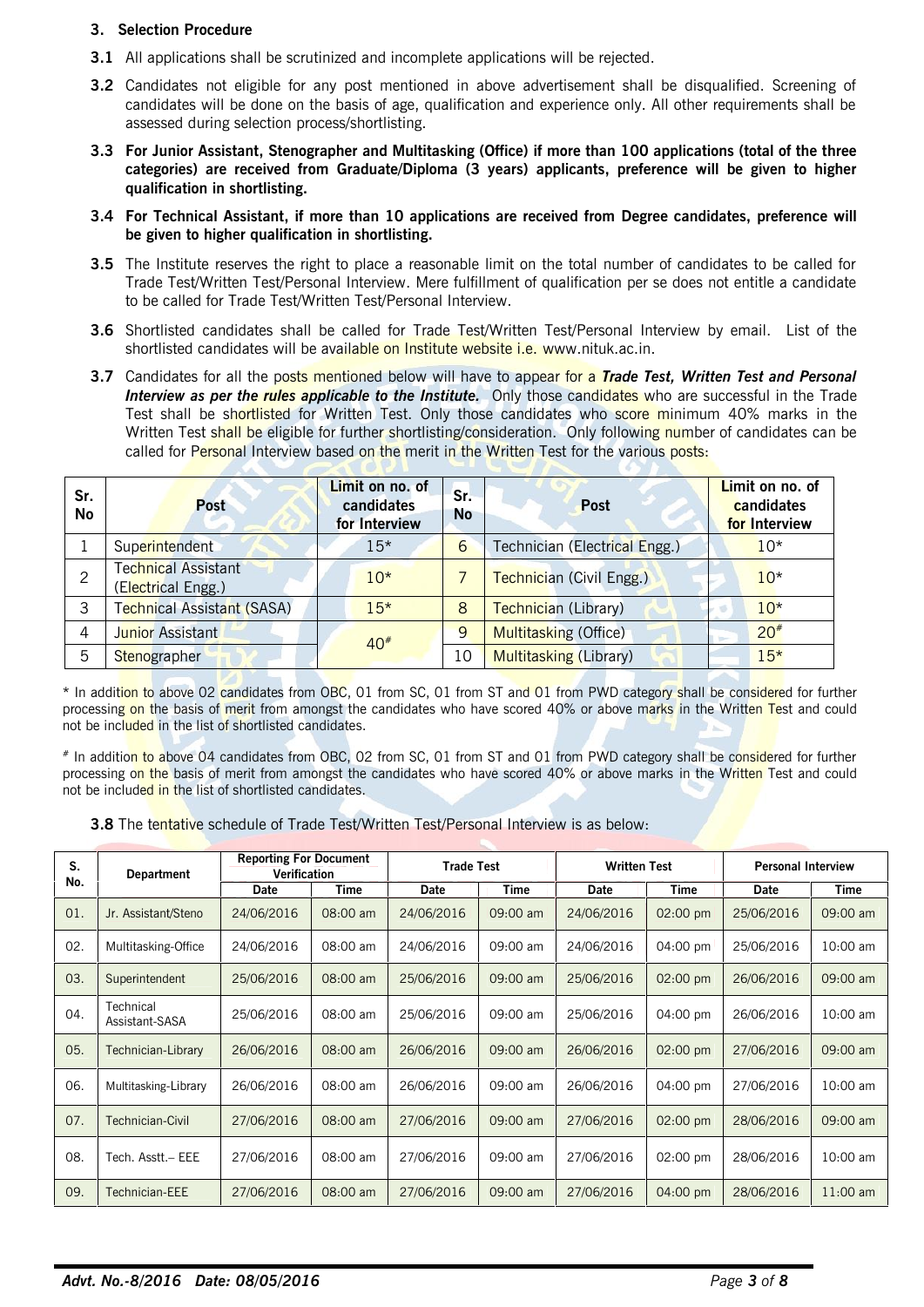**3.9** The Written Test for all posts shall be conducted for one hour and the examination shall be based on the topics as mentioned below against the names of posts:

| Post                                                     |                                                                                              | <b>Topics</b>                                                                                                                               | Post                       | <b>Topics</b>                                                                                       |                                                          |  |  |
|----------------------------------------------------------|----------------------------------------------------------------------------------------------|---------------------------------------------------------------------------------------------------------------------------------------------|----------------------------|-----------------------------------------------------------------------------------------------------|----------------------------------------------------------|--|--|
|                                                          | <b>Trade Test</b>                                                                            | <b>Written Test</b>                                                                                                                         |                            | <b>Trade Test</b>                                                                                   | <b>Written Test</b>                                      |  |  |
| Superintendent                                           | Spread Sheet and<br>Word processing                                                          | <b>Rules &amp; Regulations</b><br>applicable in Central<br>Govt. Organizations,<br>Drafting and<br>interpretation of Govt.<br>Communication | Technician<br>(Electrical) | Relevant area                                                                                       | Written test of<br>relevant trade &<br>General Knowledge |  |  |
| Technical<br>Assistant<br>(Electrical Engg.)             | Practical's related<br>with Diploma                                                          | Complete Syllabus of<br>Diploma in Engg. of<br>relevant discipline                                                                          | Technician<br>(Civil)      | Related to<br>Practical in<br>Environmental<br>Engg                                                 | Written test of<br>relevant trade &<br>General Knowledge |  |  |
| Technical<br>Assistant<br>(Student Activity<br>& Sports) | Spread Sheet and<br>word processing                                                          | General Knowledge and<br>Aptitude                                                                                                           | Technician<br>(Library)    | Related to<br>working in<br>Library                                                                 | Written test of<br>relevant trade &<br>General Knowledge |  |  |
| Junior Assistant                                         | <b>Typing Speed</b><br>(English-35 wpm),<br>Hindi Typing,                                    |                                                                                                                                             | Multitasking<br>(Office)   | Typing, Word<br>Processing &<br><b>Spread Sheet</b>                                                 | General Knowledge                                        |  |  |
| Stenographer                                             | Word Processing &<br>Spread Sheet,<br>Shorthand-only for<br>Stenographer<br>(English-80 wpm) | General Knowledge &<br>Aptitude and Drafting                                                                                                | Multitasking<br>(Library)  | Related to<br>working in<br>Library, English<br>Typing, Word<br>Processing &<br><b>Spread Sheet</b> | Written test of<br>relevant trade &<br>General Knowledge |  |  |

- **3.10 Candidates are further advised to bring Photo ID Card (Driving License, Voters Card, PAN Card, Bank Pass Book with Photo, Passport and Aadhaar Card)**. Candidates are further advised to **bring all the original documents for verification.**
- **3.11** Candidates should report at least 2 hours before scheduled time for Trade Test/Written Test/Personal Interview, for verification of documents.

अभ्यासाध्यरयतः

**Registrar**

*Advt. No.-8/2016 Date: 08/05/2016 Page 4 of 8*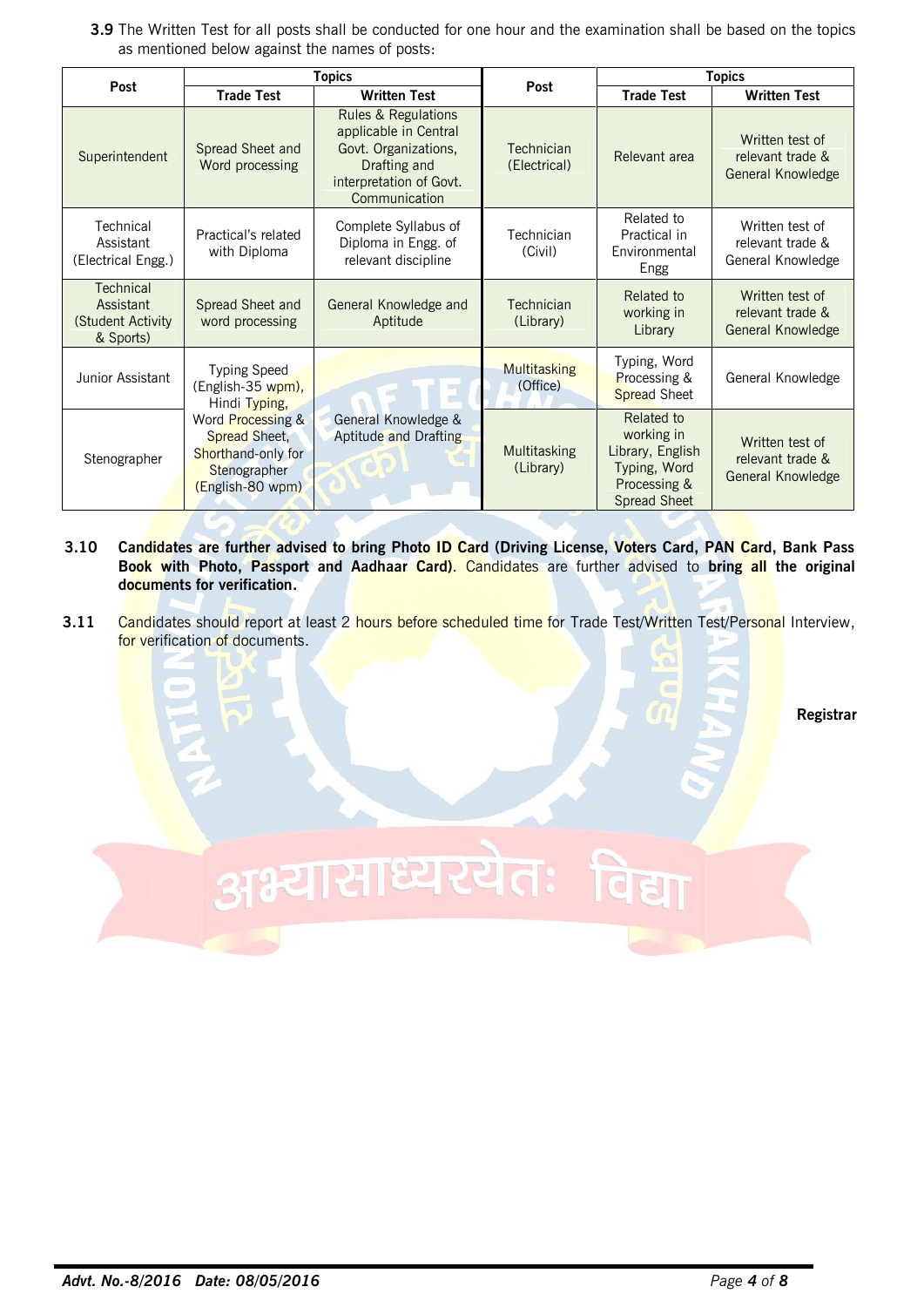#### **HOW TO APPLY**

**1.** Candidates willing to apply are requested to download Application Form from the Institute website i.e. **www.nituk.ac.in**.

**2.** Candidates willing to apply for more than one post should fill separate application forms for each post.

**3.** SC/ST/OBC/PWD candidates also should fill only one application for each post. Such candidates shall also be considered automatically in Open category.

**4.** Candidates shall complete the form in all respects without leaving any mandatory column blank. Incomplete applications will be rejected. Please enter dash if the information sought is not applicable. No appeal will be considered to correct the information given in application form. Any document submitted separately/subsequently shall not be considered.

**5.** Candidates should submit self-attested photocopies of certificates and documents mentioned below in the same sequence. No additional documents / certificates should be attached. Applications without copies of appropriate certificates/documents shall be rejected:

- a. Proof of Date of Birth (High school certificate/Birth certificate/leaving certificate). In the absence of certificate, application will be summarily rejected.
- b. Category Certificate (for SC/ST/OBC candidates only) issued by competent authority, if not attached, application will be considered in OPEN category provided candidate fulfills the age and shortlisting criteria for open category. Non-creamy Layer Certificate (for OBC candidates only) is based on parents' income. Candidates are required to submit OBC certificates along with non-creamy layer certificate valid on  $31<sup>st</sup>$  May, 2016. However, in the absence of necessary certificates proving category, guidelines issued by Government of India will be followed.
- c. For Persons with Disability, Certificate from Competent Authority only will be considered. If no certificate is attached, application will be considered in Open provided such person fulfills the age criteria applicable for open category.
- d. Mark Sheets of SSC (X) & HSSC (X+II) must be attached. Final Year Mark sheets/Grade Cards and Degree Certificates for the Examinations mentioned in the Application Form in the same sequence. (Any degree mentioned will not be considered unless certificates are attached). No Degree/Diploma Certificate shall be considered unless supported by Degree/Diploma Certificate or Provisional Degree/Diploma Certificate along with mark sheets. Only a grade card/mark sheet will not be treated as proof of eligibility of the Degree/Diploma, unless it specifically and unconditionally indicates that the student is eligible for award of degree.
- e. ITI certificate indicating duration of course and the trade.
- f. Experience Certificate from employer (any experience claimed without certificate will not be counted). Any claim of any kind of experience (research/administration/teaching which is not obvious by designation) shall not be considered unless supported by the documents/certificate issued by the competent authority. When experience at specific Grade Pay/Pay scale is mentioned and the experience certificate doesn't indicate the pay, separate certificate indicating the Grade Pay/Pay scale from competent authority is to be submitted for counting the experience.
- g. Any other information which the candidate desires to provide (one page only, duly signed).

**6.** All photocopies and documents including **COVERING LETTER** should be enclosed with application form. Application form must be on front page. All photocopies, documents should be in A4 size. Please do not submit your application in any file, neither use any cover sheet or binding strips etc. Simply tie all the pages by stapler / lace.

*7. Application form will be summarily rejected if (a) Not in own handwriting (b) Application Form edited/altered (c) Addition and deletion of information in the Format (d) Not self-attested of attached documents (e) Without signature.*

**8.** Application should be sent to the *Registrar, National Institute of Technology, Uttarakhand, Temporary Campus: Govt. ITI, Srinagar (Garhwal), Dist. Pauri (Garhwal), Uttarakhand-246174* (super-scribing Candidates Name, Application for (the name of post and Department on envelope) by **Speed Post/Registered Post/Courier only**.

**9.** Application complete in all respects including Self-Attested Photocopies and Documents mentioned in the list 5 above, should reach on or before 31<sup>st</sup> May, 2016. Any application received after 05:30 pm on 31<sup>st</sup> May, 2016 shall not be considered. Institute will not be responsible for any postal / otherwise delay.

**10.** The candidates applying for more than one post must use separate application form for each post and send them in separate covers superscribed with the name of the post applied for.

#### **Registrar**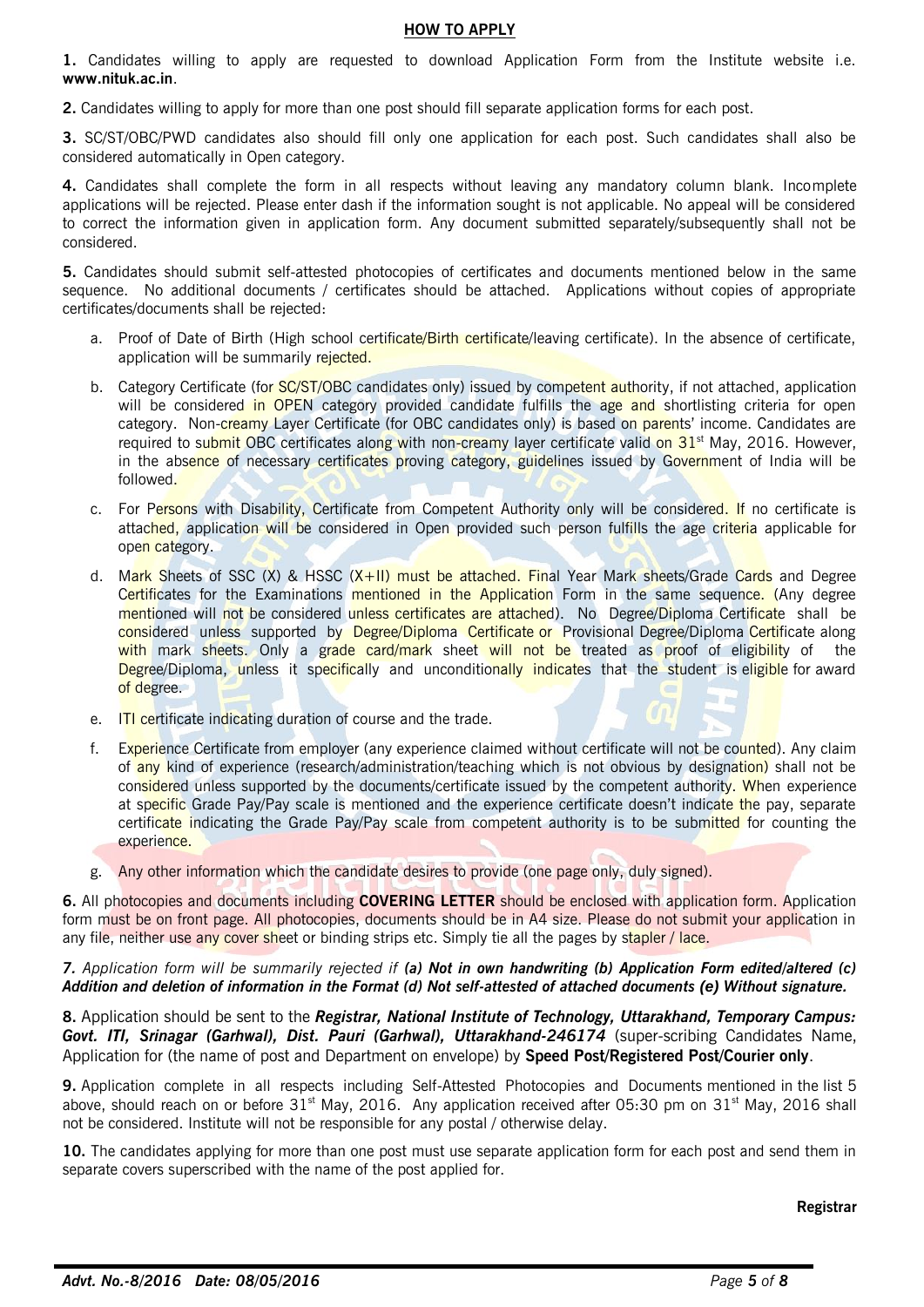#### **OTHER TERMS AND CONDITIONS**

**1.** Preference will be given to OBC/SC, if such candidates are available. Candidature of the PWD candidate shall be considered only if the disability of the candidate is permissible for the post to which the candidate is applicant.

**2.** Category Certificate (for SC/ST/OBC/PWD candidates only) issued by competent authority, if not attached, application will be considered in OPEN category provided candidate fulfills the age and shortlisting criteria for open category. Non-creamy Layer Certificate (for OBC candidates only) is based on parents' income. Candidates are required to submit OBC certificates along with non-creamy layer certificate valid on 31<sup>st</sup> May, 2016. However, in the absence of necessary certificates proving category, guidelines issued by Government of India will be followed.

*3. Persons serving in Govt./Semi-Govt./PSUs should send their applications either through proper channel or furnish a NO OBJECTION CERTIFICATE (issued by the competent authority) with application or submit No Objection Certificate (issued by the competent authority) during document verification at the Institute before Trade Test/Written Test/Personal Interview (whichever is earlier). Without the No Objection Certificate (issued by the competent authority), candidature shall be cancelled at the time of document verification. Candidates can send the advance copy of application in original duly complete in all respects, if applied through proper channel. However, their candidature shall be considered only if copy in original through proper channel is received by the Institute before document verification.*

**4.** Higher initial basic pay may be given to the exceptionally qualified and deserving candidate(s), if recommended by the Staff Selection Committee.

**5.** The Institute reserves the right not to fill up the posts, cancel the advertisement in whole or in part, without assigning any reason and its decision in this regard shall be final.

**6.** The number of posts may increase, if sanction is received from MHRD for the posts more than advertised or some vacancy arises after the advertisement.

**7.** The Trade Test/Written Test/Personal Interview shall be conducted at National Institute of Technology, Uttarakhand, Srinagar (Garhwal).

**8.** No TA/DA will be paid for attending the Trade Test/Written Test/Personal Interview.

**9.** Incomplete applications or applications without relevant supporting enclosures or applications not in prescribed form will be outrightly rejected. The Institute will not be responsible for any postal delay. Interim correspondence will not be entertained or replied to.

10. All related certificates, in original, proving the eligibility are mandatory to be produced during document verification. Without original certificates proving eligibility, candidature shall be outrightly rejected at the time of document verification.

**11.** Age Relaxation in different Categories shall be as under:

- a.  $SC / ST 5$  Years
- b. OBC 3 Years

c. PWD – 10 Years (15 years for SC/ST, 13 Years for OBC) for all posts.

d. Persons working in Government Service/Totally Government Controlled Organizations and Persons from Defence services as per rule.

If a candidate is eligible for age relaxation in more than one category, only one age relaxation whichever is higher shall be considered.

12. Probable Date of Joining shall be 1<sup>st</sup> August, 2016.

**Registrar**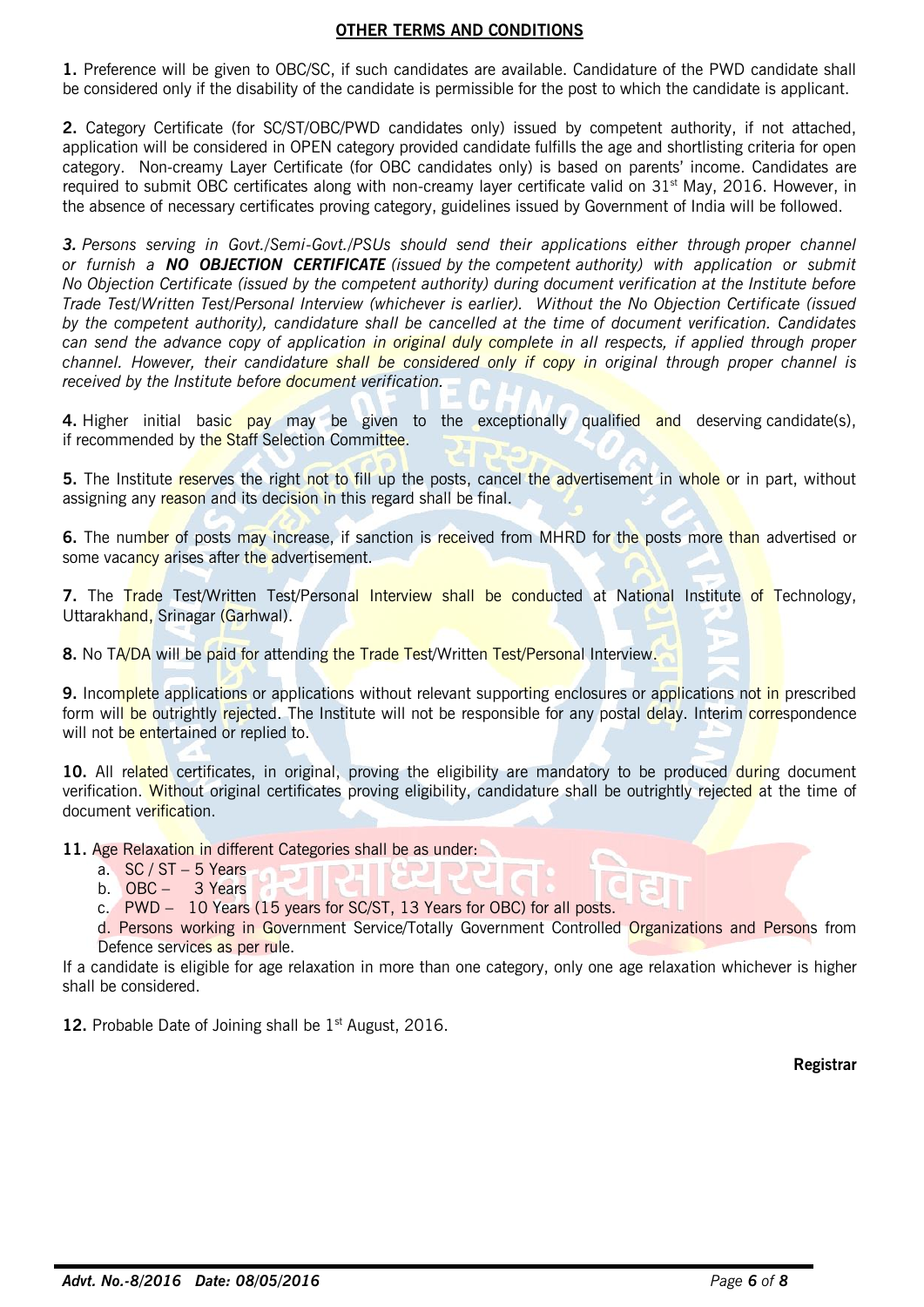## **NATIONAL INSTITUTE OF TECHNOLOGY, UTTARAKHAND**

(Candidates are requested to download the format and fill in the information in his /her own handwriting in the space provided using **blue ink** only.)

I wish to apply for the Post of **Superintendent ( ) Junior Assistant ( ) Stenographer ( ) Multitasking-Office ( )**

## **APPLICATION FORM**

| *Name in <b>Block Letters</b> as<br>mentioned in SSC Certificate                                                                                                                                                                                                                                                                                                                                                                                                                                                   |       |                 |                                                 |                                         |  |      |                                                               | Are you a Govt. /<br>Semi Govt./ PSU |                        |
|--------------------------------------------------------------------------------------------------------------------------------------------------------------------------------------------------------------------------------------------------------------------------------------------------------------------------------------------------------------------------------------------------------------------------------------------------------------------------------------------------------------------|-------|-----------------|-------------------------------------------------|-----------------------------------------|--|------|---------------------------------------------------------------|--------------------------------------|------------------------|
| *Father's/Husband's Name                                                                                                                                                                                                                                                                                                                                                                                                                                                                                           |       |                 |                                                 |                                         |  |      | Employee? (Y/N)                                               |                                      |                        |
| * Address<br>(Permanent)                                                                                                                                                                                                                                                                                                                                                                                                                                                                                           | City: |                 | State:                                          |                                         |  | Pin: |                                                               | *Self-attested<br>Photograph         |                        |
| * Address<br>(Correspondence)                                                                                                                                                                                                                                                                                                                                                                                                                                                                                      | City: | State:<br>Pin:  |                                                 |                                         |  |      |                                                               |                                      |                        |
| * Contact Mobile No.                                                                                                                                                                                                                                                                                                                                                                                                                                                                                               |       |                 |                                                 | * Contact Email id:                     |  |      |                                                               |                                      |                        |
| Age as on<br>31.05.2016                                                                                                                                                                                                                                                                                                                                                                                                                                                                                            |       | Yrs.            | <b>Months</b>                                   | * Date of Birth<br>(dd/mm/vyyy)         |  |      | Gender<br>(Male/Female)                                       |                                      |                        |
| * Category:<br><b>SC/ST/OBC/OPEN</b>                                                                                                                                                                                                                                                                                                                                                                                                                                                                               |       |                 | if yes Disability type                          | Person with Disability (Yes/No),        |  |      | <b>Nationality</b>                                            |                                      |                        |
| <b>Examination (strikeout)</b><br>not applicable degree)                                                                                                                                                                                                                                                                                                                                                                                                                                                           | Year  | <b>Division</b> | %/CGPA                                          | School/College/<br>Institute/University |  |      | <b>Experience</b>                                             |                                      | Yrs.-<br><b>Months</b> |
| *SSC (10)                                                                                                                                                                                                                                                                                                                                                                                                                                                                                                          |       |                 |                                                 |                                         |  |      | Total experience in Govt. organization                        |                                      |                        |
| * HSSC $(10+2)$                                                                                                                                                                                                                                                                                                                                                                                                                                                                                                    |       |                 |                                                 |                                         |  |      | on regular basis.                                             |                                      |                        |
| * B.A./B.Com/B.Sc/BBA/<br>BCA/B.Lib./BE/B.Tech.                                                                                                                                                                                                                                                                                                                                                                                                                                                                    |       |                 |                                                 |                                         |  |      | Total experience in Govt. organization<br>on adhoc basis      |                                      |                        |
| *M.A./M.Com/MSc/MBA/<br>MCA/M.Lib./ME/M.Tech.                                                                                                                                                                                                                                                                                                                                                                                                                                                                      |       |                 |                                                 |                                         |  |      | Other Experience                                              |                                      |                        |
| * LLB/CA/ICWAI/ITI                                                                                                                                                                                                                                                                                                                                                                                                                                                                                                 |       |                 |                                                 |                                         |  |      |                                                               |                                      | Yes/No                 |
| Others                                                                                                                                                                                                                                                                                                                                                                                                                                                                                                             |       |                 |                                                 |                                         |  |      | * Do you have knowledge of word<br>processing / spread sheet? |                                      |                        |
| * Typing Speed<br>(more than $35$ wpm) $(Y/N)$                                                                                                                                                                                                                                                                                                                                                                                                                                                                     |       |                 | * Stenography Speed<br>(more than 80 wpm) (Y/N) |                                         |  |      | * Knowledge of Shorthand (Y/N)                                |                                      |                        |
| Have you ever been arrested, prosecuted kept under detention, or bound down/fined/convicted by a court of law for any offence or debarred/disqualified by<br>any public service Commission from appearing at its Exam/Selections or debarred from taking any Exam/rusticated by any University or any other<br>Educational authority/Institution? If any case pending against you in any court of law, University or any other educational authority/Institution. (If, yes<br>provide details in separate sheets). |       |                 |                                                 |                                         |  |      |                                                               |                                      |                        |

|           |                         |                    | <b>Details of Relevant Employment</b> |                                   |                              |    |                                    |
|-----------|-------------------------|--------------------|---------------------------------------|-----------------------------------|------------------------------|----|------------------------------------|
| S.<br>No. | <b>Name of Employer</b> | <b>Designation</b> | Nature of work                        | Salary/<br>GP/Pay<br><b>Scale</b> | <b>Period</b><br><b>From</b> | To | Length of<br>service<br>Yrs.-Month |
| 01.       |                         |                    |                                       | $25 - 1$                          |                              |    |                                    |
| 02.       |                         |                    |                                       |                                   |                              |    |                                    |
| 03.       |                         |                    |                                       |                                   |                              |    |                                    |
| 04.       |                         |                    |                                       |                                   |                              |    |                                    |

#### **\* REFERENCE**

 $\sim$ 

|              | Reference: 1 | <b>Reference: 2</b> |
|--------------|--------------|---------------------|
| Name         |              |                     |
| Designation  |              |                     |
| Organization |              |                     |
| Address      |              |                     |
| Phone No.    |              |                     |
| Email        |              |                     |

\* Mandatory Column. For other columns, if left blank, then answer shall be treated as no or nil and the candidate shall be responsible for such assumption made by NIT Uttarakhand. **UNDERTAKING**

I give the undertaking that I have read all the information and instructions given in Advertisement (**Advt. No.8/2016 dated 08/05/2016**) on the website i.e. **www.nituk.ac.in** and the above information given by me is correct. I understand that my application shall be rejected if i) the information is not correct or ii) all the required certificates and documents are not attached or iii) application is incomplete.

| /05/2016<br>Date:       | Place:                  | <b>Signature of Candidate</b> |                      |            |  |  |
|-------------------------|-------------------------|-------------------------------|----------------------|------------|--|--|
|                         |                         | FOR OFFICE USE ONLY           |                      |            |  |  |
| Inward No.              | /05/2016<br>Date:       |                               | Application No.      | 8/2016/NT/ |  |  |
| Registration No.8/2016/ |                         |                               | <b>Final Remarks</b> |            |  |  |
| Data entered:           | (Sign) <b>Verified:</b> | (Sign)                        | Signature            |            |  |  |

#### *Advt. No.-8/2016 Date: 08/05/2016 Page 7 of 8*